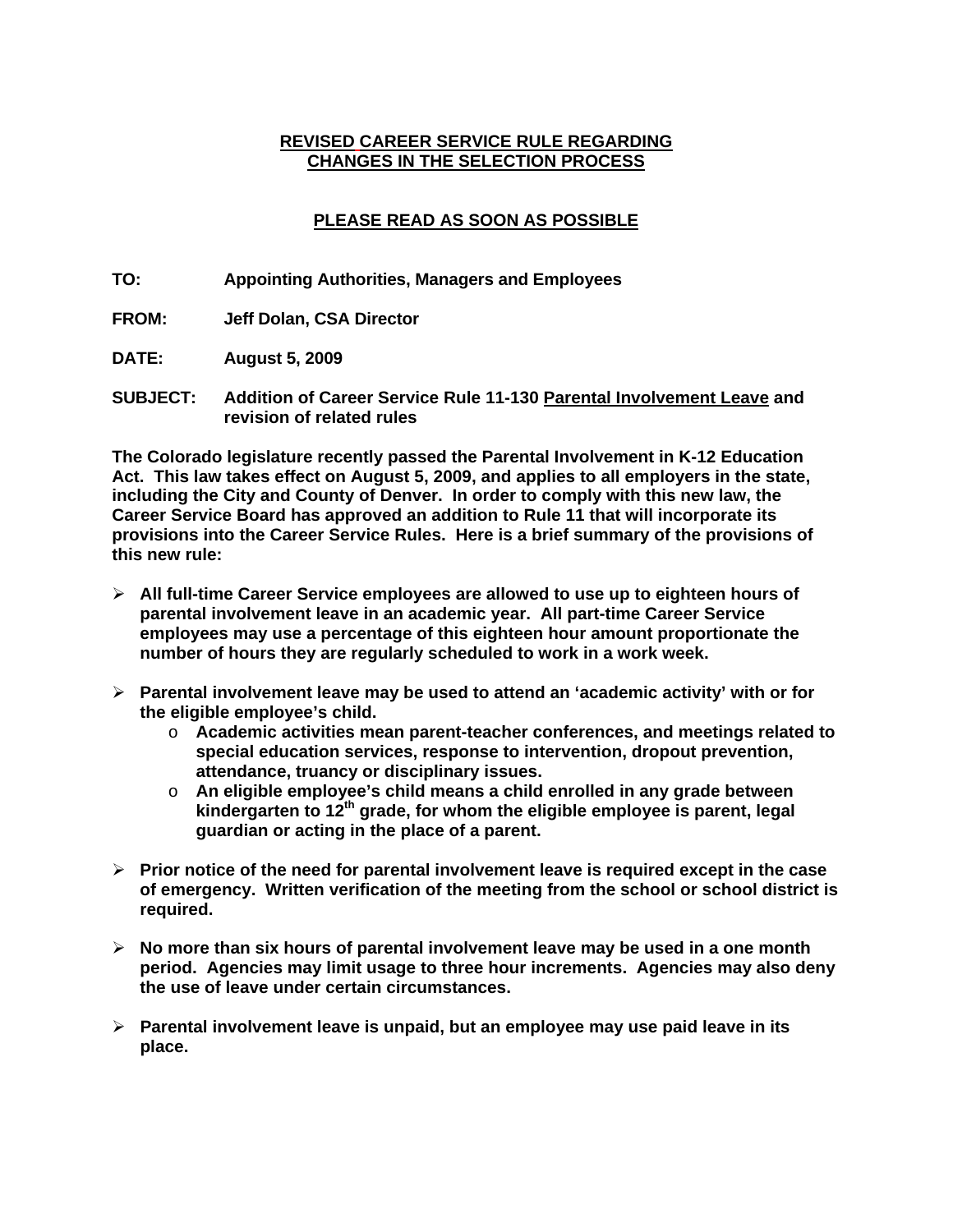# **MEMORANDUM**

#### **REVISION 39 SERIES C**

**TO:** Holders of CSA Rule Books

**FROM:** Career Service Board

**DATE:** August 5, 2009

**SUBJECT:** Revision to Career Service Rules

The Career Service Board has approved the addition of Career Service Rule 11-130 and the revision of several related rules. The effective date of these revisions is August 5, 2009.

|         | <b>Page Number</b>                                                           | <b>Issuance Dates</b>                                                |
|---------|------------------------------------------------------------------------------|----------------------------------------------------------------------|
| Remove: | $11 - 1$<br>$11 - 6$<br>$11 - 7$<br>$11 - 7.1$                               | October 10, 2008<br>October 10, 2008<br>May 13, 2009<br>May 13, 2009 |
| Replace | $11 - 1$<br>$11 - 6$<br>$11 - 7$<br>$11 - 7.1$<br>$11 - 18.1$<br>$11 - 18.2$ | August 5, 2009                                                       |

# **PLEASE INSERT IN YOUR RULE BOOK AS SOON AS POSSIBLE. THANK YOU.**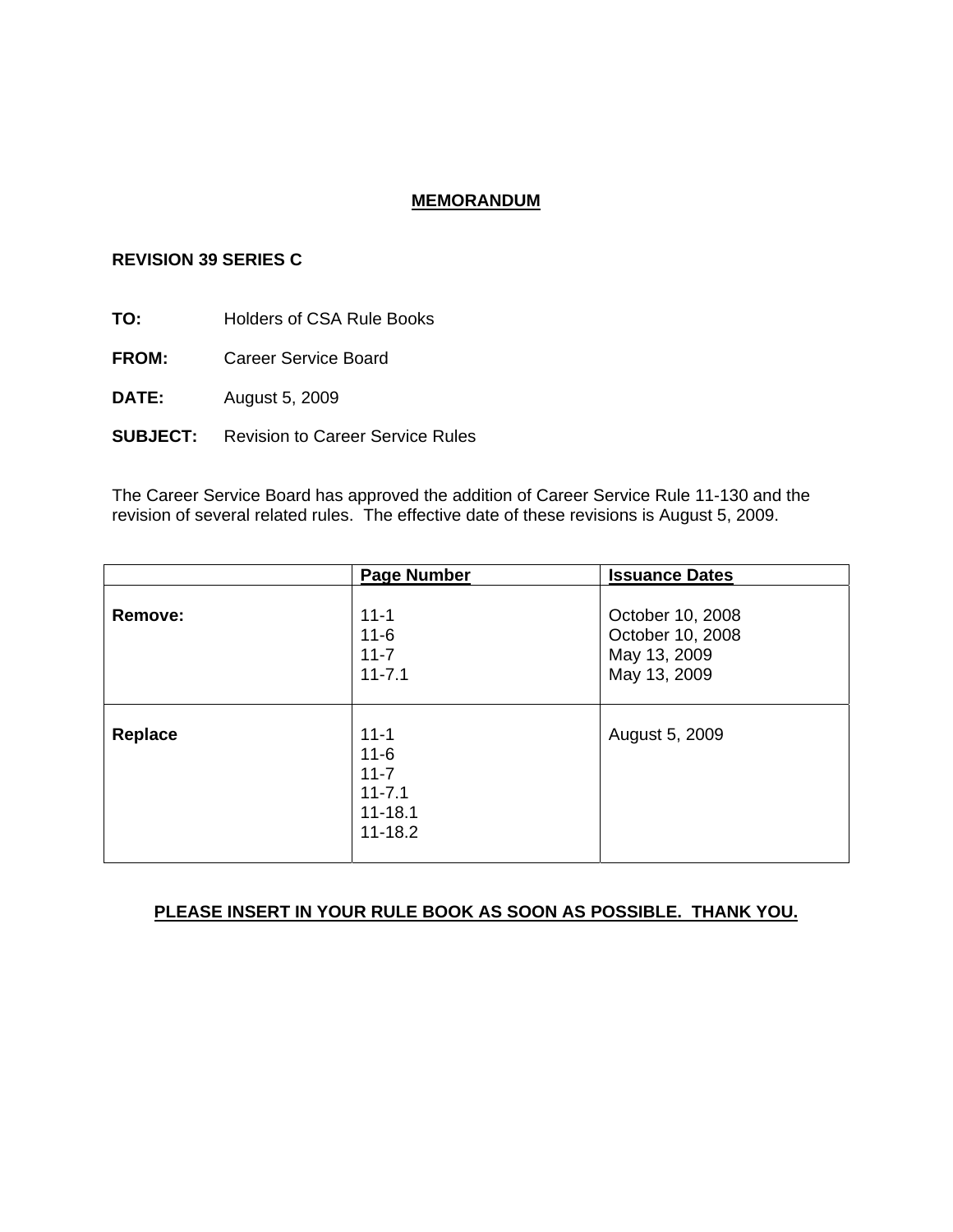#### **RULE 11 LEAVE**

Purpose statement: (Effective October 10, 2008; Rules Revision Memo 33C)

The purpose of this rule is to provide guidelines and policies for administering time off through the City's leave programs.

Section 11-10 Definitions (Effective October 10, 2008; Rules Revision Memo 33C)

- A. Leave: Any absence during regularly scheduled work hours. The following types of leave are officially established and shall be in effect unless otherwise provided by ordinance:
	- 1. Vacation and sick;
		- a. Donated sick
		- b. Bereavement
	- 2. Administrative
	- 3. Military
	- 4. Election
	- 5. Court
	- 6. Leave without pay
	- 7. Unauthorized
	- 8. Training
	- 9. Disability
	- 10. Parental involvement (Revised effective August 5, 2009; Rules Rev. Memo 39C)
	- 11. Family Medical Leave ("FML")
	- 12. Holiday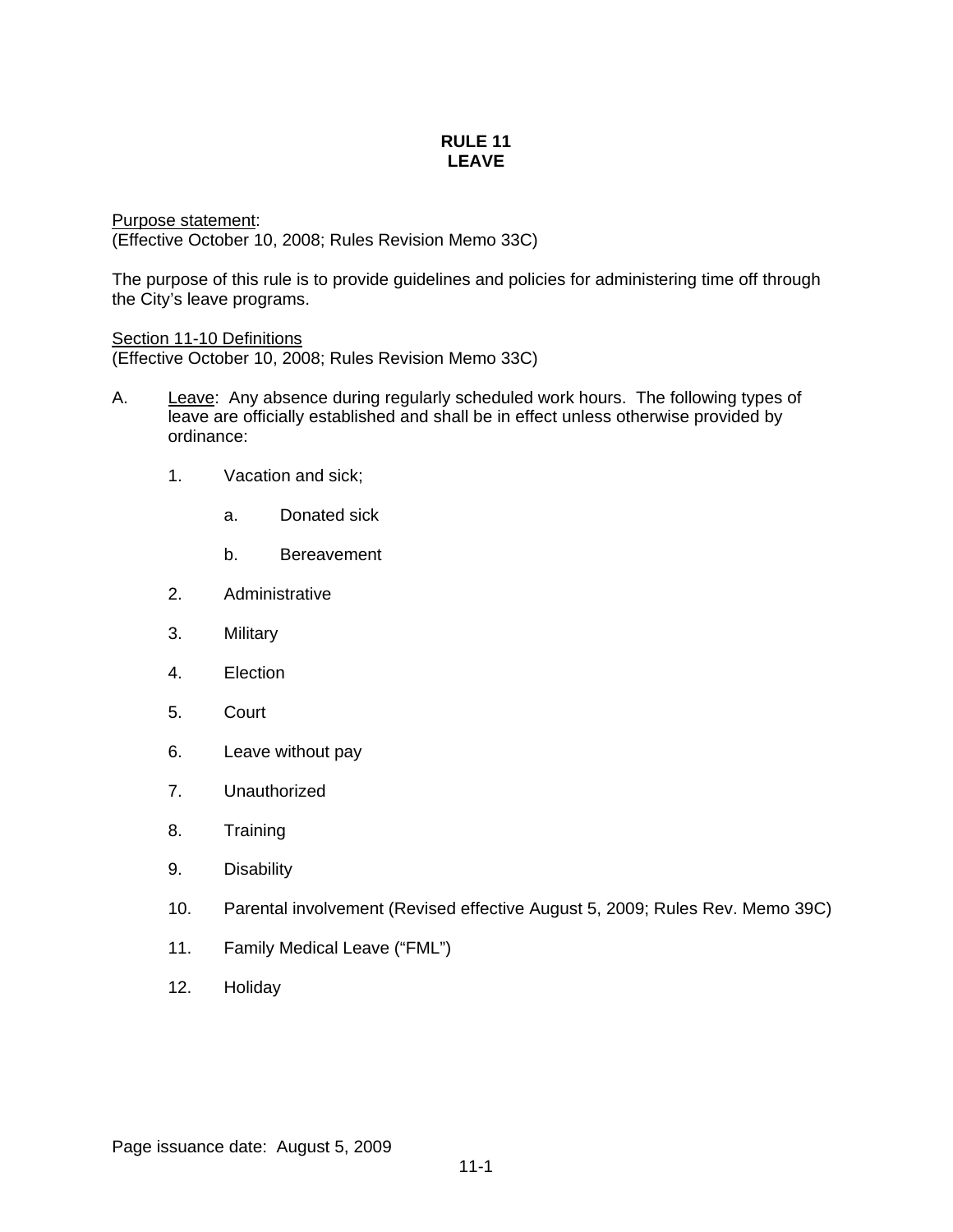# 11-24 Granting Vacation Leave

A. Appointing authorities shall grant leave on the basis of the work requirements of the agency after conferring with employees and recognizing their wishes where possible. Preference in the scheduling of vacation time shall be given to employees in order of their total length of continuous employment in the Career Service; provided, however, 1) that an employee who has been reinstated or reemployed following a layoff shall be given credit for the period of continuous employment in the Career Service prior to the layoff, and 2) that before the employee joins the agency, the provisions of this subsection shall not be effective until the next vacation schedule is prepared.

### B. Exceeding the Vacation Leave Accumulation Limit:

An appointing authority may not defer an employee's use of vacation leave to the extent that the employee will lose earned vacation leave. If the appointing authority is unable to allow an employee who has accumulated the maximum hours of vacation leave to use any of it because of workload, the Career Service Personnel Director ("Personnel Director") shall approve an emergency request by the appointing authority to exceed the maximum amount. The employee must use the excess over two hundred-eighty-eight (288) hours or three hundred thirty-six (336) hours, whichever applies, within one year of the approval date.

11-25 Reasons for Using Sick Leave

(Revised effective August 5, 2009; Rules Revision Memo 39C)

Sick leave may be used when an employee is incapacitated by sickness or injury; for medical examinations, or treatment; for necessary care and attendance during sickness, or for death, of a member of the employee's immediate family, for qualifying conditions under the Family and Medical Leave Act ("FMLA") and as provided in this Rule 11.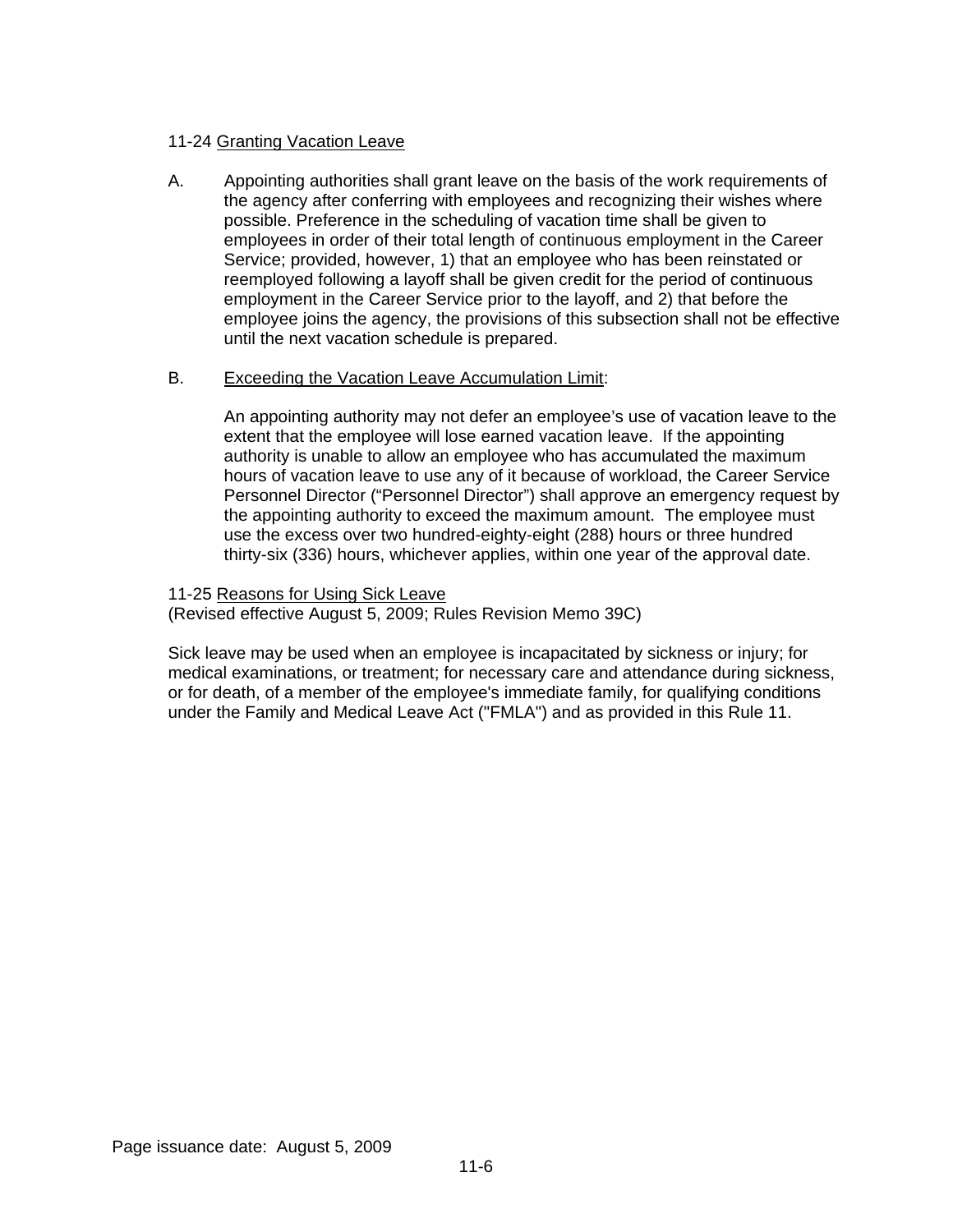11-26 Donated Sick Leave

(Effective May 13, 2009; Rules Revision Memo 37C)

- A. Donor requirements: A Career Service employee may donate sick leave to another Career Service employee provided that the employee donating sick leave:
	- 1. Has been earning sick leave from the City continuously for the last five years; and
	- 2. Retains a sick leave balance of at least two hundred forty (240) hours after the donation.
- B. Recipient requirements:
	- 1. Before an employee can receive donations of sick leave, the employee (or the employee's representative) must provide notice to the Department of Finance that the employee anticipates a need for donated sick leave. Such notice shall estimate how much donated sick leave the employee expects to use in the current calendar year. Should the employee need more donated leave beyond the original estimate, the employee shall provide notice of this to the Department of Finance before the employee can receive additional donations.
	- 2. In order to use donated sick leave, an employee must: (Revised effective August 5, 2009; Rules Revision Memo 39C)
		- a. Have exhausted his or her accumulated compensatory time, sick leave and vacation leave, be absent from work and;
			- i. Receiving disability leave, or temporary disability benefits under the provisions of the Workers' Compensation Act. In either of these situations, the employee may only use donated sick leave to make up the difference between the employee's base salary, and the total of other paid leave received and the temporary disability benefits the employee is receiving.
			- ii. Receiving FMLA leave;
			- iii. Receiving interactive process leave; or
			- iv. Have received written notice of a pre-disqualification meeting. The employee may use donated sick leave until disqualification occurs or until the end of the period in which a decision on disqualification must be issued, whichever occurs first.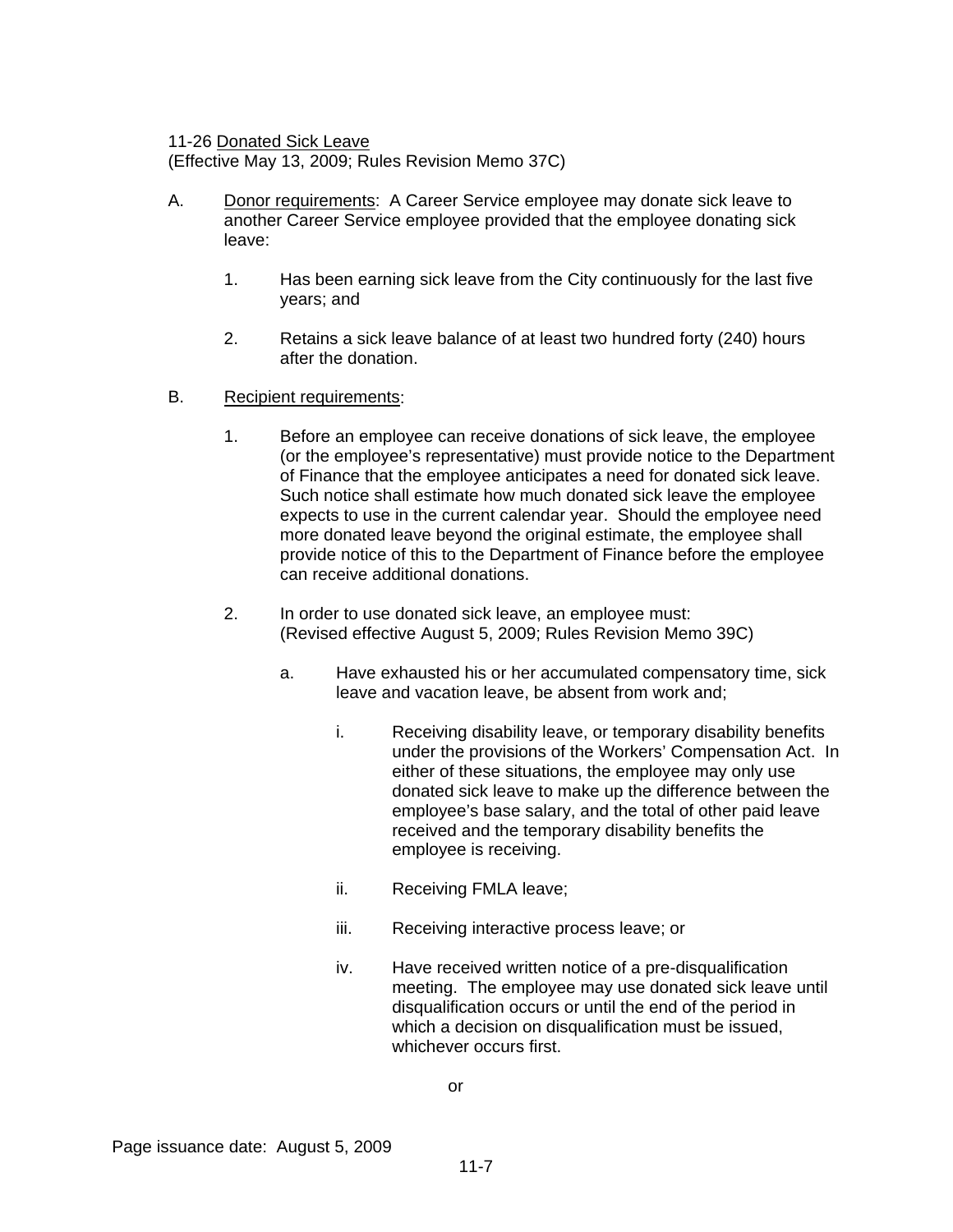- b. Have elected to substitute donated sick leave for unpaid parental involvement leave.
- C. Employees cannot use more than six hundred (600) hours of donated sick leave in a calendar year.
- D. 1. The amount of sick leave to be credited to the recipient's account shall be computed as follows:
	- a. Multiply the number of hours of sick leave being donated by the hourly rate of pay of the donor employee;
	- b. Divide the result by the hourly rate of pay of the recipient; and
	- c. Round the result down to the closest full hour.
	- 2. The computations made in paragraph D.1. shall be reported to the Department of Finance in accordance with procedures to be established by that office.
- E. Recipients of donated sick leave are not entitled to receive pay upon separation for unused donated sick leave. Unused donated sick leave may not be donated to another employee or returned to the donor.
- F. 1. A Career Service employee may donate sick leave to a non-Career Service City employee provided that the donor requirements listed above have been met and that the recipient employee's department or agency and any applicable collective bargaining agreement allows employees to receive donations of sick leave from Career Service employees.
	- 2. A Career Service employee may receive donated sick leave from a non-Career Service City employee provided that the donor employee's department or agency and any applicable collective bargaining agreement allows employees to donate sick leave to Career Service employees and that the recipient requirements listed above have been met.
	- 3. A Career Service employee may donate sick leave to or receive donated sick leave from an employee covered by the Undersheriff pay schedule to the extent permitted by the applicable collective bargaining agreement and provided that the donor or recipient requirements listed above (as applicable to the Career Service employee) have been met.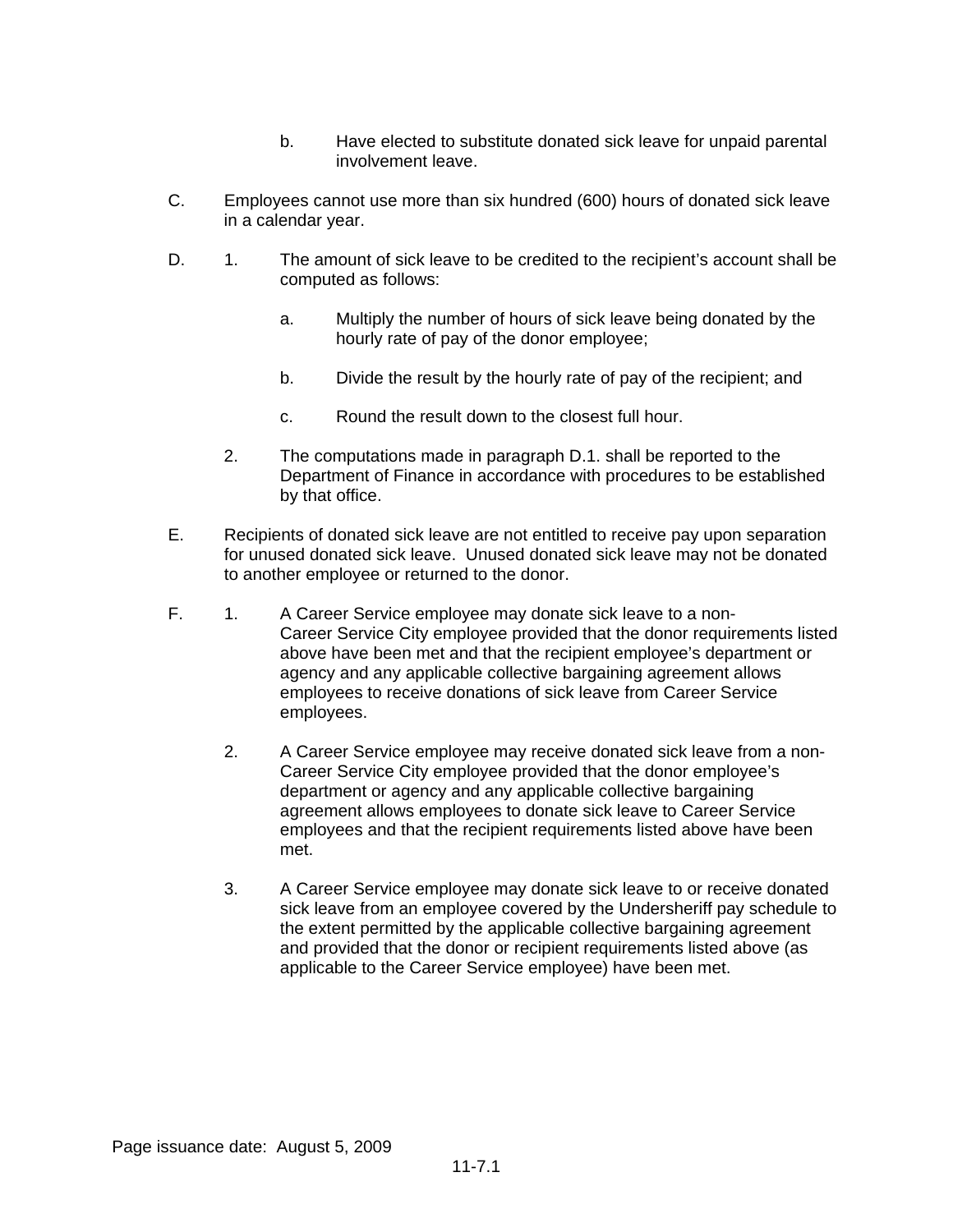## Section 11-130 Parental Involvement Leave (Effective August 5, 2009; Rules Revision Memo 39C)

It is the policy of the Career Service Board to provide leave for academic activities as required under the Parental Involvement in K-12 Education Act (C.R.S. §8-13.3-101 et seq.).

### A. Definitions

- 1. Academic activity: Means:
	- a. A parent-teacher conference; or
	- b. A meeting related to any of the following topics;
		- 1. Special education services;
		- 2. Response to intervention;
		- 3. Dropout prevention;
		- 4. Attendance;
		- 5. Truancy; or
		- 6. Disciplinary issues.

School activities not included on the list above, including, but not limited to athletic or artistic events, are not considered to be academic activities for the purposes of this rule.

- 2. Academic year: Means the period, not to exceed twelve consecutive months, allotted by a school for the completion of one grade level of study.
- 3. Eligible employee: Includes all Career Service employees.
- 4. Eligible employee's child: Means a child who is enrolled in a public school, private school, or in a non-public home-based educational program, in any grade between kindergarten and twelfth grade, for whom the eligible employee is parent, legal guardian, or is acting in the place of a parent.